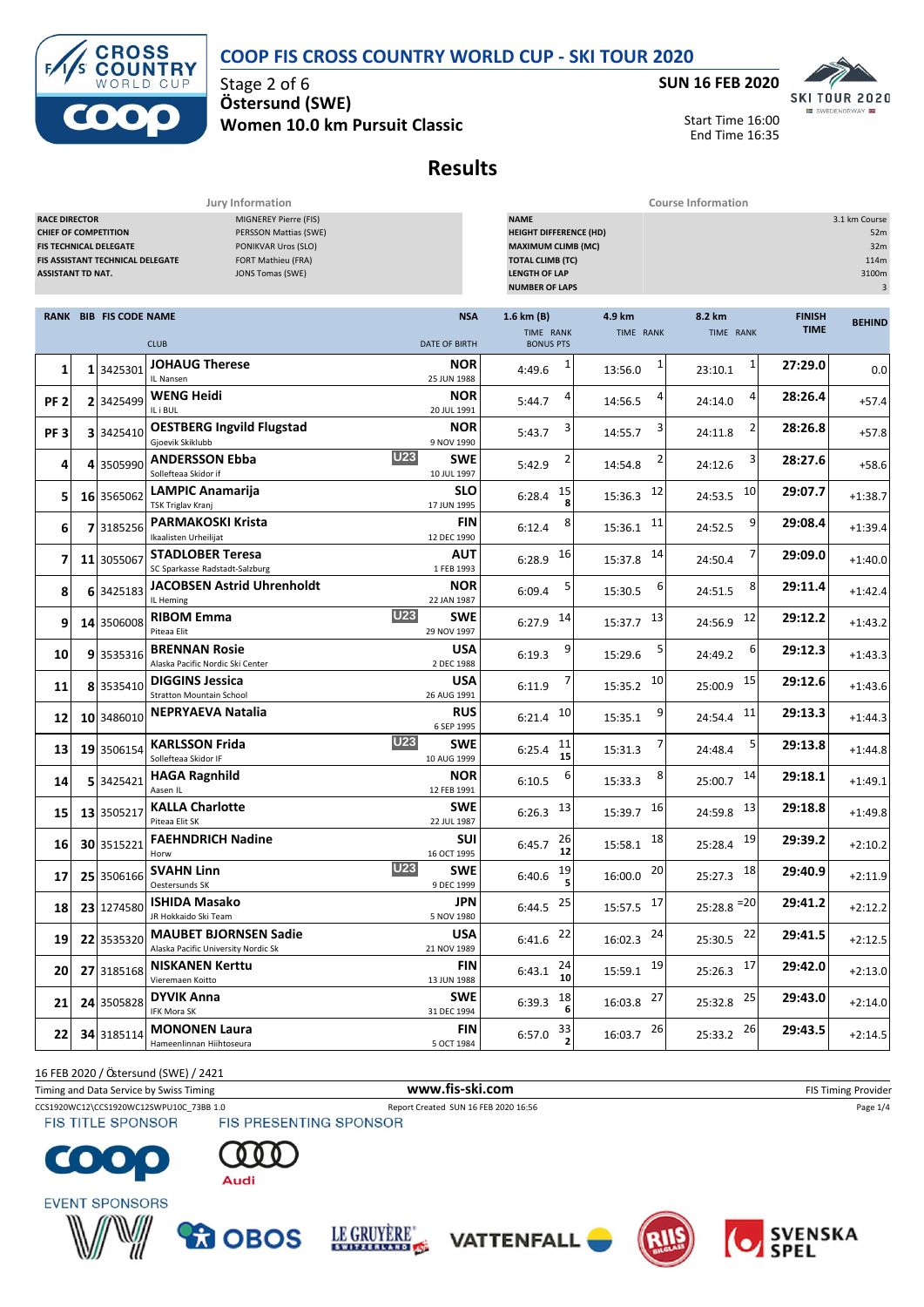### **COOP FIS CROSS COUNTRY WORLD CUP - SKI TOUR 2020**



Stage 2 of 6 **Ö stersund (SWE) Women 10.0 km Pursuit Classic**



Start Time 16:00 End Time 16:35

## **Results**

|              | <b>RANK BIB FIS CODE NAME</b> |                                                              | <b>NSA</b>                              | 1.6 km (B)                    | 4.9 km        | 8.2 km                   | <b>FINISH</b> | <b>BEHIND</b> |
|--------------|-------------------------------|--------------------------------------------------------------|-----------------------------------------|-------------------------------|---------------|--------------------------|---------------|---------------|
|              |                               | <b>CLUB</b>                                                  | <b>DATE OF BIRTH</b>                    | TIME RANK<br><b>BONUS PTS</b> | TIME RANK     | TIME RANK                | <b>TIME</b>   |               |
| 23           | 29 3486314                    | <b>KIRPICHENKO Yana</b>                                      | <b>RUS</b><br>22 JAN 1996               | 29<br>6:53.8                  | 23<br>16:01.7 | $25:28.8$ <sup>=20</sup> | 29:47.3       | $+2:18.3$     |
| 24           | 36 3535602                    | <b>SWIRBUL Hailey</b><br>Alaska Pacific University Nordic Sk | <b>U23</b><br><b>USA</b><br>10 JUL 1998 | 34<br>7:00.9                  | 30<br>16:06.2 | 23<br>25:31.7            | 29:49.2       | $+2:20.2$     |
| 25           | 21 3485849                    | NECHAEVSKAYA Anna                                            | RUS<br>21 AUG 1991                      | 27<br>6:48.6                  | 28<br>16:04.7 | 24<br>25:32.3            | 29:50.5       | $+2:21.5$     |
| 26           | 42 3185137                    | <b>KYLLOENEN Anne</b><br>Kainuun Hiihtoseura                 | <b>FIN</b><br>30 NOV 1987               | 41<br>7:12.4                  | 34<br>16:20.8 | 30<br>25:43.4            | **29:55.6     | $+2:26.6$     |
| 27           | 15 3195219                    | <b>CLAUDEL Delphine</b><br>La Bressaude                      | <b>FRA</b><br>23 MAR 1996               | 17<br>6:32.4                  | 21<br>16:00.7 | 28<br>25:36.7            | 29:57.4       | $+2:28.4$     |
| 28           | 39 3505809                    | <b>SUNDLING Jonna</b><br>Piteaa Elit SK                      | <b>SWE</b><br>28 DEC 1994               | 40<br>7:12.2                  | 36<br>16:25.2 | 31<br>25:48.8            | **29:59.3     | $+2:30.3$     |
| 29           | 17 3295322                    | <b>COMARELLA Anna</b><br>G.S. FIAMME ORO MOENA               | <b>U23</b><br>ITA<br>12 MAR 1997        | 21<br>6:41.3                  | 25<br>16:02.8 | 27<br>25:35.9            | 29:59.6       | $+2:30.6$     |
| 30           | 26 3426200                    | <b>WENG Lotta Udnes</b><br>Nes Ski                           | <b>NOR</b><br>29 SEP 1996               | 23<br>6:42.4                  | 22<br>16:01.4 | 29<br>25:37.4            | 30:00.0       | $+2:31.0$     |
| 31           | 41 3505449                    | <b>SOEMSKAR Linn</b><br><b>IFK Umeaa SK</b>                  | <b>SWE</b><br>3 JUN 1989                | 38<br>7:11.6                  | 38<br>16:28.4 | 36<br>25:53.5            | **30:01.9     | $+2:32.9$     |
| 32           | 46 3105214                    | <b>STEWART-JONES Katherine</b><br>Nakkertok                  | <b>CAN</b><br>5 MAY 1995                | 43<br>7:22.7                  | 41<br>16:29.9 | 33<br>25:49.5            | **30:06.5     | $+2:37.5$     |
| 33           | 12 3426201                    | <b>WENG Tiril Udnes</b><br>Nes Ski                           | <b>NOR</b><br>29 SEP 1996               | 12<br>6:26.1                  | 15<br>15:38.7 | 16<br>25:20.8            | 30:07.2       | $+2:38.2$     |
| 34           | 31 3485862                    | <b>ZHAMBALOVA Alisa</b>                                      | RUS<br>13 SEP 1994                      | 30<br>6:54.3                  | 31<br>16:16.1 | 32<br>25:49.2            | 30:11.7       | $+2:42.7$     |
| 35           | 28 3125082                    | <b>CHI Chunxue</b>                                           | <b>U23</b><br><b>CHN</b><br>4 JAN 1998  | 32<br>6:56.5                  | 32<br>16:19.8 | 35<br>25:52.8            | 30:12.1       | $+2:43.1$     |
| 36           | 50 3535562                    | <b>KERN Julia</b><br><b>Stratton Mountain School</b>         | <b>U23</b><br><b>USA</b><br>12 SEP 1997 | 50<br>7:34.0                  | 44<br>16:36.9 | 41<br>26:01.7            | **30:12.8     | $+2:43.8$     |
| 37           | 38 3515087                    | van der GRAAFF Laurien<br><b>TG Hutten</b>                   | <b>SUI</b><br>14 OCT 1987               | 35<br>7:04.8                  | 35<br>16:23.4 | 37<br>25:55.7            | **30:13.0     | $+2:44.0$     |
| 38           | 18 3426163                    | <b>MYHRE Julie</b><br><b>Byaasen IL</b>                      | <b>NOR</b><br>29 JUL 1996               | 20<br>6:41.2                  | 29<br>16:05.3 | 34<br>25:52.3            | 30:13.3       | $+2:44.3$     |
| 39           | 35 3105190                    | <b>BROWNE Cendrine</b><br>Fondeurs Laurentides               | CAN<br>8 SEP 1993                       | 39<br>7:12.1                  | 37<br>16:27.2 | 38<br>25:56.9            | 30:14.9       | $+2:45.9$     |
| 40           | 33 3195205                    | <b>BENTZ Coralie</b><br><b>C.S ARGENTIERE</b>                | FRA<br>21 MAY 1996                      | 37<br>7:11.5                  | 40<br>16:29.4 | 40<br>26:01.4            | 30:20.3       | $+2:51.3$     |
| 41           | 40 3535385                    | <b>PATTERSON Caitlin</b><br>Craftsbury Nordic Ski Club       | <b>USA</b><br>30 JAN 1990               | 42<br>7:13.1                  | 42<br>16:34.3 | 44<br>26:06.3            | **30:23.1     | $+2:54.1$     |
| 42           | 20 3295000                    | <b>BROCARD Elisa</b><br>C.S. ESERCITO                        | ITA<br>27 OCT 1984                      | 28<br>6:50.6                  | 33<br>16:20.1 | 39<br>25:58.5            | 30:24.4       | $+2:55.4$     |
| 43           | 44 3505858                    | <b>MOLANDER KRISTIANSEN Moa</b><br>Falun-Borlaenge SK        | <b>SWE</b><br>17 JAN 1995               | 45<br>7:24.4                  | 45<br>16:39.6 | 42<br>26:05.4            | **30:25.6     | $+2:56.6$     |
| 44           | 32 3105095                    | <b>NISHIKAWA Emily</b><br>Whitehorse Cross Country Ski Club  | <b>CAN</b><br>26 JUL 1989               | $6:56.1$ 31                   | 16:28.9 39    | $26:05.6$ $43$           | 30:28.8       | $+2:59.8$     |
| <b>PF45</b>  | 47 3125046                    | LI Xin                                                       | <b>CHN</b><br>31 JUL 1992               | $7:23.6$ $44$                 | 43<br>16:36.1 | 46<br>26:10.7            | **30:30.3     | $+3:01.3$     |
| 46           | 55 3425365                    | <b>FALLA Maiken Caspersen</b><br>Gjerdrum IL                 | <b>NOR</b><br>13 AUG 1990               | $7:41.7$ <sup>52</sup>        | 49<br>16:53.4 | 48<br>26:22.4            | **30:36.0     | $+3:07.0$     |
| <b>PF 47</b> | 51 3535304                    | <b>CALDWELL Sophie</b><br><b>Stratton Mountain School</b>    | <b>USA</b><br>22 MAR 1990               | 7:32.6 $^{49}$                | 16:43.9 47    | 47<br>26:19.1            | **30:36.4     | $+3:07.4$     |

16 FEB 2020 / Östersund (SWE) / 2421

Timing and Data Service by Swiss Timing **WWW.fis-Ski.com WWW.fis-Ski.com** FIS Timing Provider CCS1920WC12\CCS1920WC12SWPU10C\_73BB 1.0 Report Created SUN 16 FEB 2020 16:56 Page 2/4<br>
FIS TITLE SPONSOR FIS PRESENTING SPONSOR **FIS TITLE SPONSOR** 













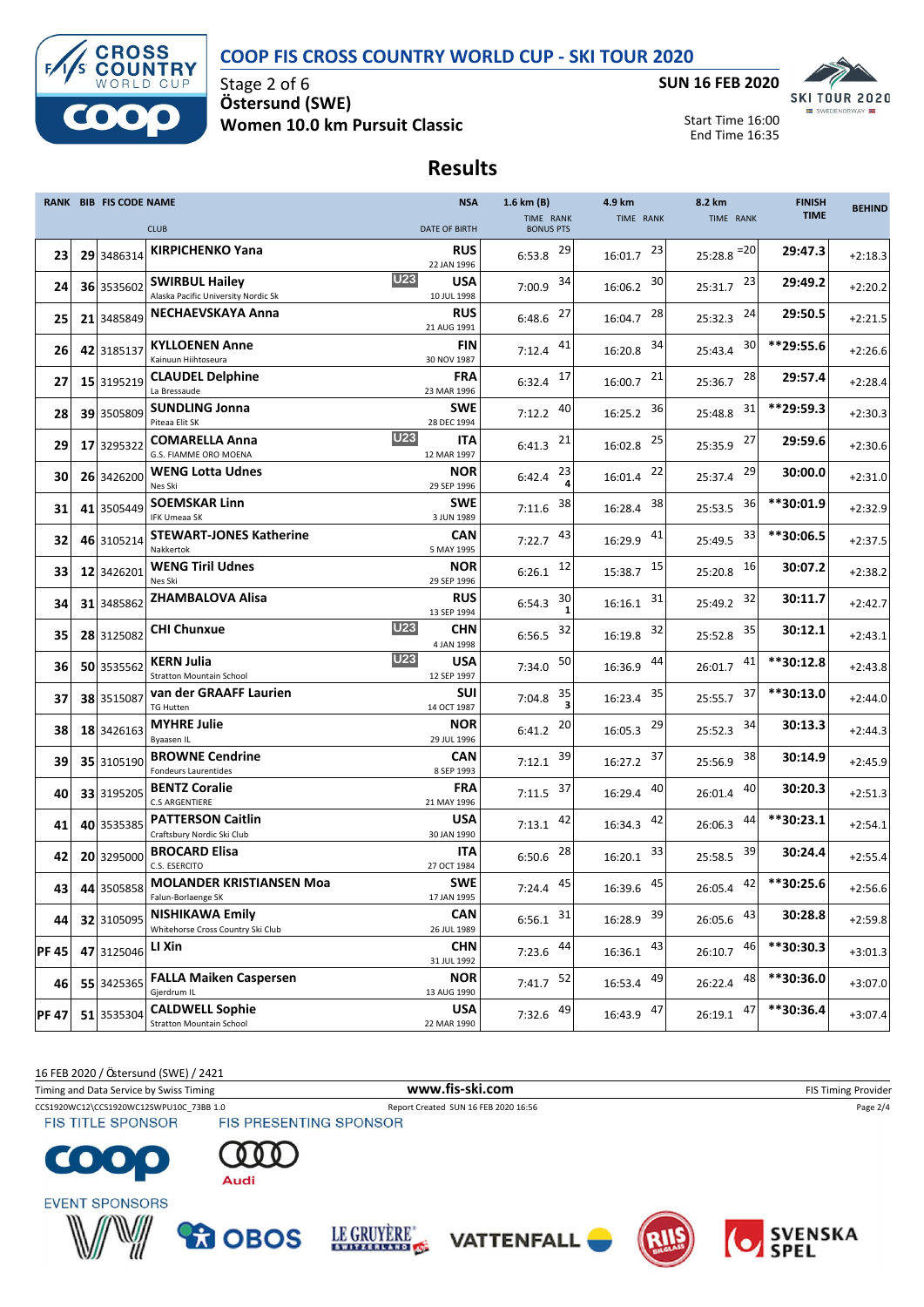### **COOP FIS CROSS COUNTRY WORLD CUP - SKI TOUR 2020**



Stage 2 of 6 **Ö stersund (SWE) Women 10.0 km Pursuit Classic**



Start Time 16:00 End Time 16:35

## **Results**

|    | <b>RANK BIB FIS CODE NAME</b> |                                                                | <b>NSA</b>                              | 1.6 km (B)                    | 4.9 km        | 8.2 km        | <b>FINISH</b> | <b>BEHIND</b> |
|----|-------------------------------|----------------------------------------------------------------|-----------------------------------------|-------------------------------|---------------|---------------|---------------|---------------|
|    |                               | <b>CLUB</b>                                                    | <b>DATE OF BIRTH</b>                    | TIME RANK<br><b>BONUS PTS</b> | TIME RANK     | TIME RANK     | <b>TIME</b>   |               |
| 48 | 45 3675035                    | <b>SHEVCHENKO Anna</b>                                         | <b>KAZ</b><br>4 AUG 1993                | 47<br>7:27.7                  | 46<br>16:43.7 | 45<br>26:06.9 | **30:38.6     | $+3:09.6$     |
| 49 | 49 3295144                    | <b>DEBERTOLIS Ilaria</b><br>G.S. FIAMME ORO MOENA              | ITA<br>17 SEP 1989                      | 48<br>7:32.1                  | 48<br>16:52.1 | 49<br>26:24.4 | **30:49.3     | $+3:20.3$     |
| 50 | 60 3425381                    | <b>SVENDSEN Anna</b><br>Tromsoe Skiklubb langrenn              | <b>NOR</b><br>25 MAR 1990               | 56<br>7:53.8                  | 53<br>17:08.3 | 51<br>26:36.8 | **30:51.9     | $+3:22.9$     |
| 51 | 58 3295157                    | <b>SCARDONI Lucia</b><br><b>GRUPPO SCIATORI FIAMME GIALLE</b>  | <b>ITA</b><br>22 MAR 1991               | 55<br>7:51.5                  | 56<br>17:14.4 | 53<br>26:43.7 | **31:03.1     | $+3:34.1$     |
| 52 | 48 3485042                    | <b>IKSANOVA Alija</b><br>SC Neftekhimik                        | <b>RUS</b><br>19 JUN 1984               | 51<br>7:34.7                  | 50<br>16:59.7 | 52<br>26:39.6 | **31:13.2     | $+3:44.2$     |
| 53 | 59 3055108                    | <b>UNTERWEGER Lisa</b><br>SK Rottenmann-Steiermark             | AUT<br>4 FEB 1995                       | 59<br>7:58.7                  | 55<br>17:11.9 | 50<br>26:34.5 | $**31:14.5$   | $+3:45.5$     |
| 54 | 43 3535659                    | <b>SONNESYN Alayna</b><br><b>Stratton Mountain School</b>      | <b>USA</b><br>22 JUN 1996               | 46<br>7:26.6                  | 51<br>17:02.0 | 54<br>26:52.7 | $***31:24.7$  | $+3:55.7$     |
| 55 | 53 3535601                    | <b>OGDEN Katharine</b><br><b>Stratton Mountain School</b>      | U23<br><b>USA</b><br>17 NOV 1997        | 53<br>7:45.9                  | 54<br>17:11.6 | 55<br>26:58.7 | **31:32.8     | $+4:03.8$     |
| 56 | 61 3675049                    | <b>BYKOVA Irina</b>                                            | <b>KAZ</b><br>6 JUL 1993                | 60<br>7:59.7                  | 57<br>17:22.3 | 56<br>27:13.2 | **31:45.3     | $+4:16.3$     |
| 57 | 65 3505675                    | <b>SETTLIN Evelina</b><br>Hudiksvalls If                       | <b>SWE</b><br>5 JUN 1992                | 63<br>8:11.5                  | 58<br>17:37.8 | 59<br>27:42.0 | **32:11.4     | $+4:42.4$     |
| 58 | 37 3155324                    | <b>JANATOVA Katerina</b><br><b>DUKLA Liberec</b>               | <b>U23</b><br>CZE<br>13 MAR 1997        | 36<br>7:09.4                  | 52<br>17:03.7 | 57<br>27:25.7 | **32:17.5     | $+4:48.5$     |
| 59 | 52 3675036                    | <b>MANDRIKA Olga</b>                                           | <b>KAZ</b><br>17 JUN 1993               | 54<br>7:47.6                  | 61<br>17:43.6 | 60<br>27:42.7 | **32:17.9     | $+4:48.9$     |
| 60 | 62 3486232                    | <b>GOLOVAN Diana</b>                                           | RUS<br>9 APR 1994                       | 61<br>8:06.8                  | 60<br>17:43.4 | 58<br>27:40.7 | **32:20.7     | $+4:51.7$     |
| 61 | 64 3025001                    | <b>VILA OBIOLS Carola</b><br><b>NEC</b>                        | <b>U23</b><br>AND<br>19 JAN 1999        | 62<br>8:11.3                  | 63<br>17:53.8 | 62<br>27:50.3 | **32:25.9     | $+4:56.9$     |
| 62 | 56 3535448                    | <b>FRANKOWSKI Rosie</b><br>Alaska Pacific University Nordic Sk | <b>USA</b><br>30 JUL 1991               | 58<br>7:55.3                  | 62<br>17:45.5 | 61<br>27:47.1 | **32:28.7     | $+4:59.7$     |
| 63 | 63 3675041                    | <b>SHURYGA Angelina</b>                                        | <b>KAZ</b><br>5 NOV 1996                | 64<br>8:13.1                  | 64<br>18:04.9 | 63<br>27:59.4 | **32:32.2     | $+5:03.2$     |
| 64 | 57 3295193                    | <b>LAURENT Greta</b><br><b>GRUPPO SCIATORI FIAMME GIALLE</b>   | <b>ITA</b><br>3 MAY 1992                | 57<br>7:53.9                  | 59<br>17:40.0 | 64<br>28:03.0 | **32:54.5     | $+5:25.5$     |
| 65 | 67 3125103                    | <b>YILAMUJIANG Dinigeer</b>                                    | <b>U23</b><br><b>CHN</b><br>3 MAY 2001  | 66<br>9:03.1                  | 65<br>18:42.3 | 65<br>28:40.5 | **33:07.6     | $+5:38.6$     |
| 66 | 54 3125106                    | <b>JIALIN Bayani</b>                                           | <b>U23</b><br><b>CHN</b><br>17 DEC 1999 | 65<br>8:16.1                  | 66<br>18:52.0 | 66<br>29:48.0 | **34:59.1     | $+7:30.1$     |
| 67 | 66 3565005                    | <b>VISNAR Katja</b><br><b>TSK Bled</b>                         | <b>SLO</b><br>21 MAR 1984               | 67<br>9:09.6                  | 67<br>19:54.4 | 67<br>30:58.7 | **36:22.9     | $+8:53.9$     |

| <b>WEATHER</b> | <b>SNOW CONDITION</b> | <b>TEMPERATURES</b> |              | <b>COMPETITORS / NSA</b> |               |            |            |            |            |     |
|----------------|-----------------------|---------------------|--------------|--------------------------|---------------|------------|------------|------------|------------|-----|
|                |                       | <b>AIR</b>          | <b>SNOW</b>  | <b>ENTRIES</b>           | <b>RANKED</b> | <b>DNS</b> | <b>DNF</b> | <b>DSQ</b> | <b>DQB</b> | LAP |
| Sleet          | Packed                | $2.0^\circ C$       | -0.5° $\cap$ | $^{\prime}$ 16<br>67     | 67<br>/16     | 0/0        | 0/0        | 0/0        | 0 / C      |     |

16 FEB 2020 / Östersund (SWE) / 2421

CCS1920WC12\CCS1920WC12SWPU10C\_73BB 1.0 Report Created SUN 16 FEB 2020 16:56 Page 3/4<br>
FIS TITLE SPONSOR FIS PRESENTING SPONSOR Timing and Data Service by Swiss Timing **WWW.fis-Ski.com WWW.fis-Ski.com** FIS Timing Provider

**FIS TITLE SPONSOR**